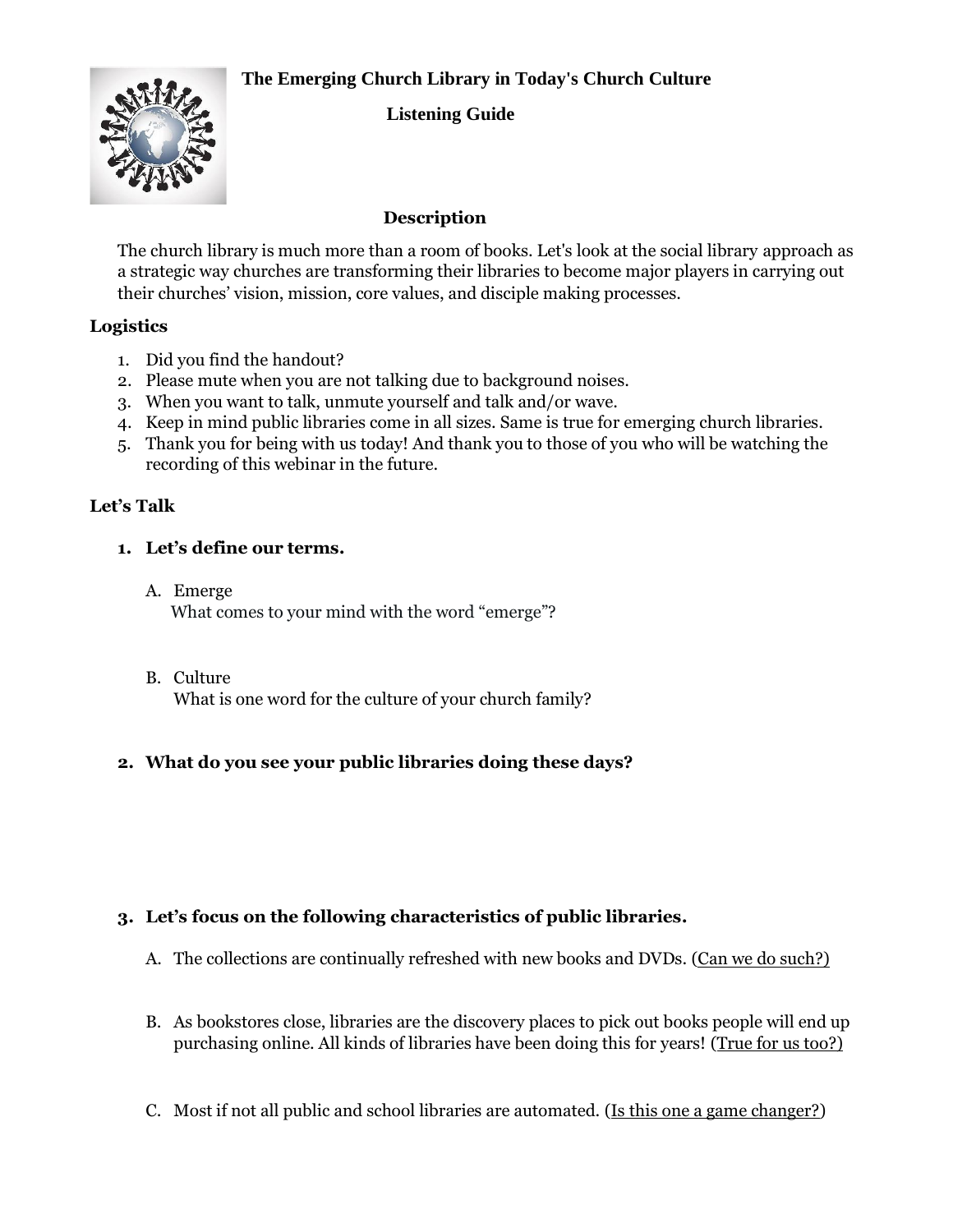Sources of funding for software:

See page 3 for shopping questions about library software.

# **4. Public libraries use an Online Public Access Collection (OPAC) where people can reserve books online then just pick them up. Are you using that in your church?**

Example: **[Central Baptist Church online catalog](https://cbcd.booksys.net/opac/cbcd/index.html#menuHome)**

# **5. Are any of these roles of public libraries possible for church libraries?**

| A. Information:                                                                                                                                                                                                                |
|--------------------------------------------------------------------------------------------------------------------------------------------------------------------------------------------------------------------------------|
|                                                                                                                                                                                                                                |
| C. Entertainment: University of the contract of the contract of the contract of the contract of the contract of the contract of the contract of the contract of the contract of the contract of the contract of the contract o |
|                                                                                                                                                                                                                                |

## **6. Reflection**

- A. From what we have done today, what is on your mind?
- B. Why did we spend our time today looking at our local public libraries?
- C. Does the culture of your community influence your local public library?
- D. Does the current size of your library space and budget prevent you from considering what we have discussed today?

## **7. How about following up on what we just did today?**

- A. Ask your pastor or the church staff member who serves as your liaison to the staff how he or she describes the culture of your church family.
- B. After you talk with him or her, write down implications of the church culture for the library ministry.
- **8. Appreciation and prayer**.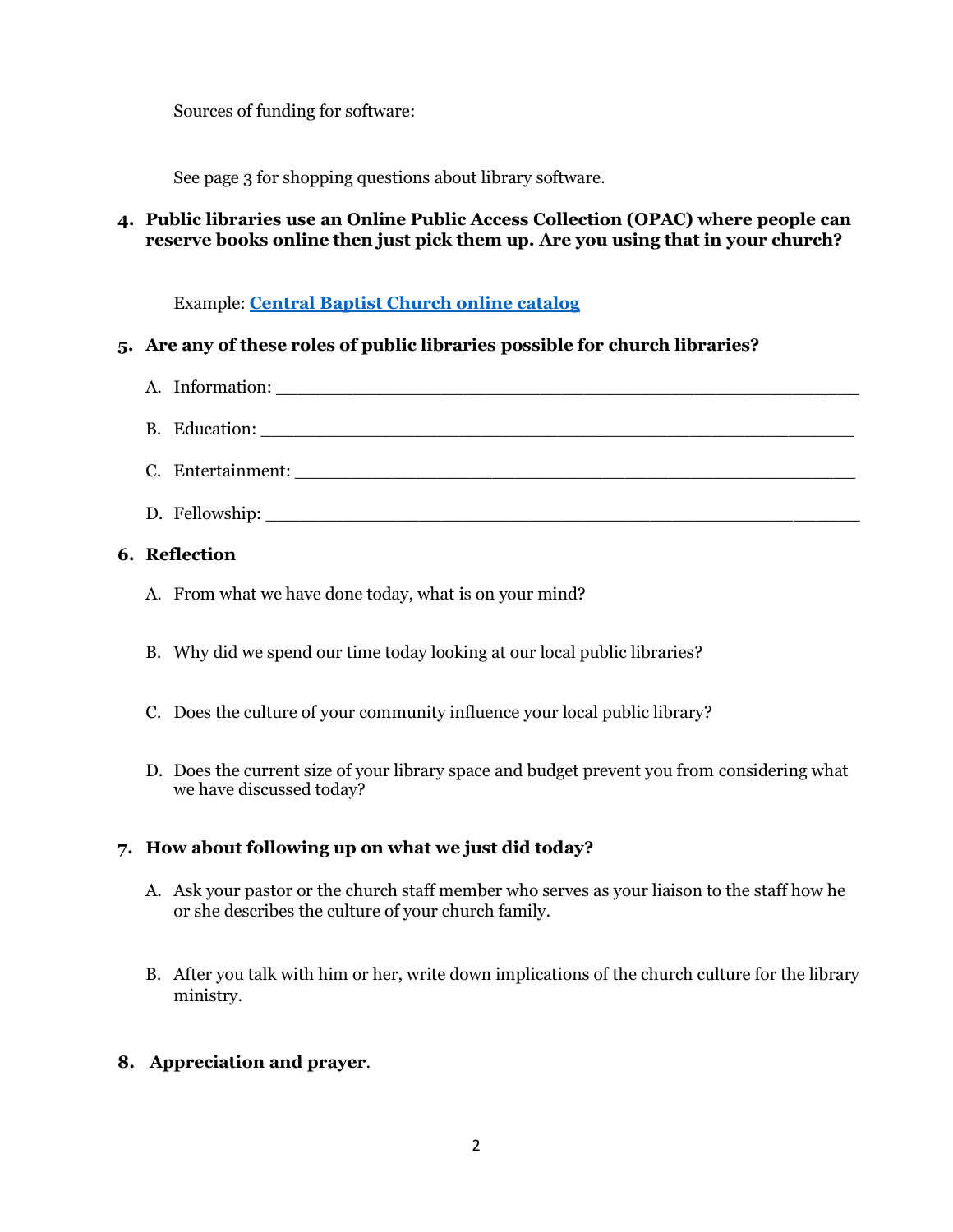## **LIBRARY AUTOMATION SOFTWARE**

### **What to look for . . .**

- 1. Is it user friendly?
- 2. Will it handle all types of media?
- 3. Is there a place for all the information you want to keep up with?
- 4. Minimum computer requirements?
- 5. What functions will it accomplish?
	- a. Password workers/users
	- b. Online Public Access Catalog (OPAC)
		- 1) Easy word search
		- 2) Search by author, title, subject, and/or key word
	- c. Mediagraphy
	- d. Cataloging
	- e. Circulation
		- 1) Check in/check out
		- 2) Reserve
		- 3) Print receipt
		- 4) Statistics reports
		- 5) Overdue/fine notices
		- 6) Form letters standard and create your own
		- 7) Patron reports
		- 8) Control by media type and/or teacher class
		- 9) Override control
		- 10) Assign special due date
	- f. Other reports
		- 1) Accession list
		- 2) Holdings report
		- 3) Title list
	- g. Inventory
		- 1) Print shelf list
		- 2) Lost media report
		- 3) Use barcodes
- 6. Technical support available? Cost?
- 7. What kind of supplies needed and where to purchase?
- 8. Will it accept Dewey Decimal System or the Library of Congress call numbers?
- 9. Can you use MARC records?
- 10. Conversion of current data?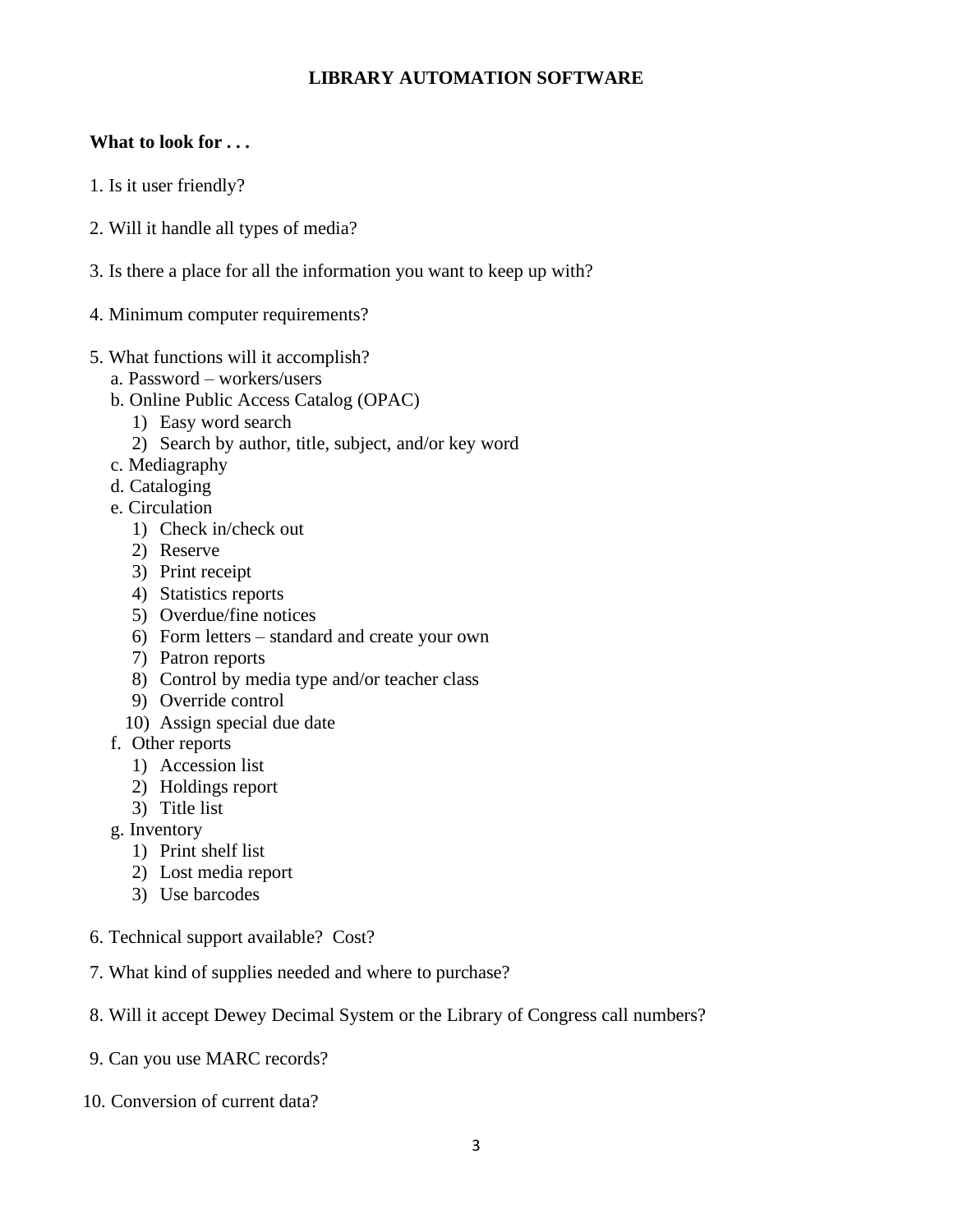- 11. Are there multiple locations?
- 12. Can you upgrade?
- 13. How often is the software updated with new features?
- 14. Add your own requirements…

### **Recommended Software for Church Librarians**

Concourse and Atriuum Distributed by Book Systems, Inc. 721 Clinton Avenue Suite 11 Huntsville, AL 35801 Website: www. booksys.com Email: [sales@booksys.com](mailto:sales@booksys.com) Phone: 800.219.6571

PC Catalog Distributed by Library Concepts P.O. Box 330001 Ft. Worth, TX 76163-0001 Website: www.LibraryConcepts.com Email: [Info@libraryconcepts.com](mailto:Info@libraryconcepts.com) Phone: 800.519.7537